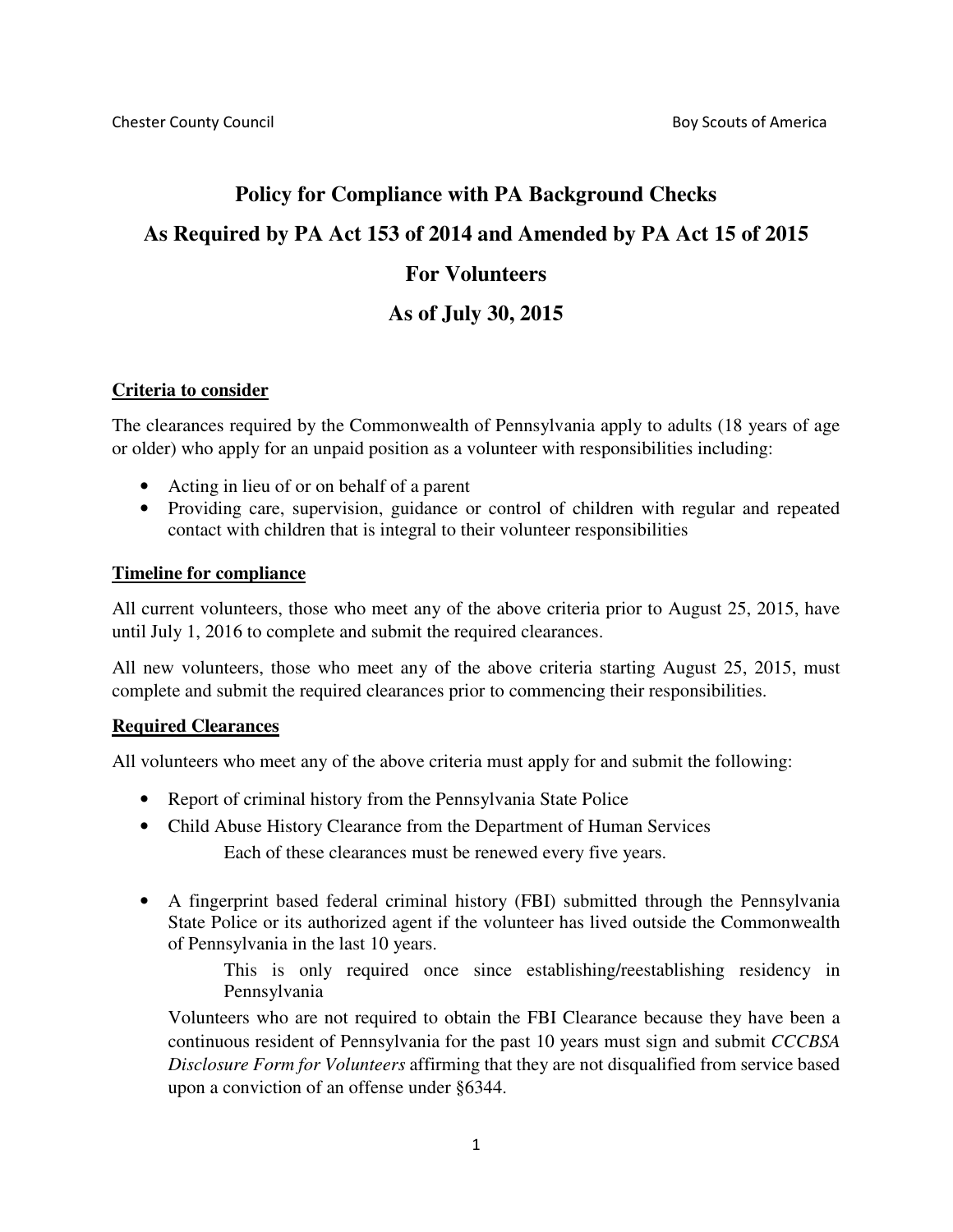# **Pennsylvania Units**

All registered direct contact leaders (Cubmaster, Scoutmaster, Venture Crew Advisor, Explorer Post Advisor, Skipper & Mate, Tiger Den Leader, Den Leader, Webelos Leader and the Assistants to each of these positions) and anyone fulfilling any of those responsibilities must complete and submit the required clearances.

Other adults, both registered and not registered who meet any of the criteria on page 1 must also complete and submit the required clearances.

Registered leaders who do not meet any of the criteria on page 1 must submit a *Waiver of State Mandated Background Checks* and a *Disclosure Statement for Volunteers not subject to PA Mandated Background Checks* 

# **Out-of-State Units**

The 30-Day Provisional period allows out of state volunteers to serve in Pennsylvania for no more than 30 days in a calendar year. This allows for multiple weekend camping trips as well as summer camp as long as they do not total more than30 days.

Leaders in our Maryland units will need to submit the *Waiver-Maryland Volunteers* as well as the *Disclosure Statement for Volunteers not subject to PA Mandated Background Checks* 

## **Merit Badge Counselors**

All Merit Badge Counselors meet the criteria on page 1 of "supervision and control of children" and therefore must complete and submit the required background checks

# **Council and District Level Volunteers**

The same criteria on page 1 apply to council and district level volunteers. Those staffing activities, training courses, camping programs, and service projects where youth are involved must complete and submit the required clearances.

Other council and district volunteers who meet any of the criteria on page 1 must also complete and submit the required clearances.

Council and district volunteers who do not meet any of the criteria on page 1 must submit a *Waiver of PA Mandated Background Checks* and a *Disclosure Statement for Volunteers not subject to PA Mandated Background Checks*